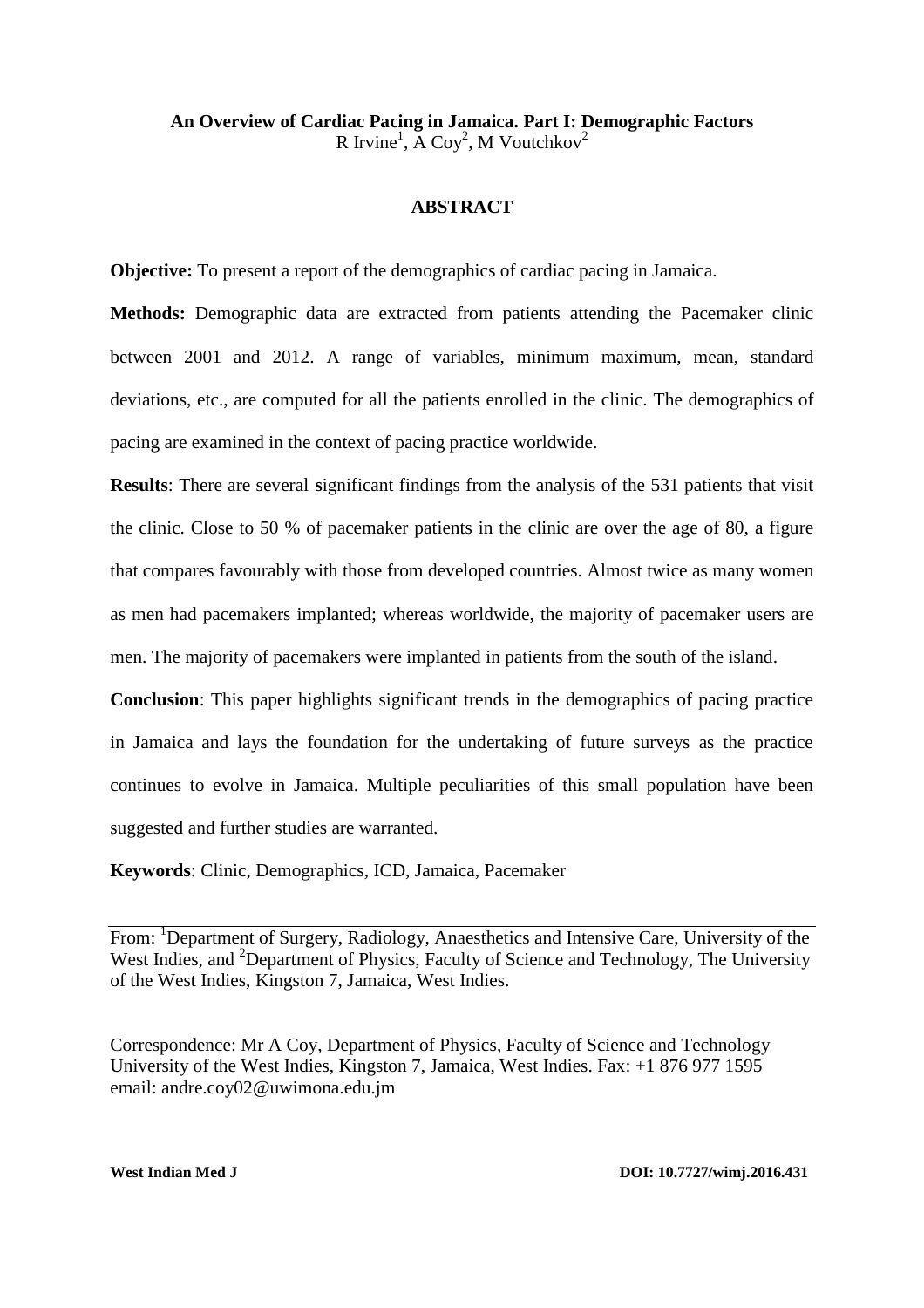## **INTRODUCTION**

Pacemakers were first implanted at the [Karolinska Institute](http://en.wikipedia.org/wiki/Karolinska_Institute) in Solna, [Sweden](http://en.wikipedia.org/wiki/Sweden), in 1958 by Ake Senning and Rune Elmqvist (1). Since then pacemaker implantation has become a common modality of management of cardiac rhythm abnormalities resulting in a slow ventricular rate (Bradyarrhythmias), especially if symptomatic (2). In 2003, over 900,000 pacemakers were implanted worldwide with an increase of  $5 - 6$  % per year (3). More recent estimates suggest that there are more than 3 million pacemakers implanted worldwide (4).

Jamaica is an island in the Caribbean with a population of 2.7 million people, spread (unevenly) over 14 parishes (see Figure 3) with the Kingston and St. Andrew region having the largest population density. The commercial district of Kingston and St Andrew provides employment for the majority of its residents as well as a significant percentage of those from the adjoining parish of St. Catherine, most living in the municipality of Portmore.

Pacemaker implantation began in Jamaica in the early 1970's. Prior to this, patients would go to the United Kingdom or the United States for implantation and replacement of their devices as well as any follow-up that may have been necessary. Once implantation began on the Island, devices were acquired by purchasing them from suppliers or, for the indigent, through donations by the Rotary International Heart Beat International program. Subsequently, the Heart Beat International program was abandoned and patients either purchased their pacemakers directly from suppliers with or without help from private or public donors. Some obtained them from donations directly from the pacemaker manufacturers.

The first pacemaker clinic in Jamaica was opened at the University Hospital of the West Indies (UHWI) in Kingston in 2001. It was conceived so that all patients with pacemakers could be seen in a specialised clinic where pacemaker related issues could be quickly identified and dealt with by a specialised staff. In addition, data regarding pacemaker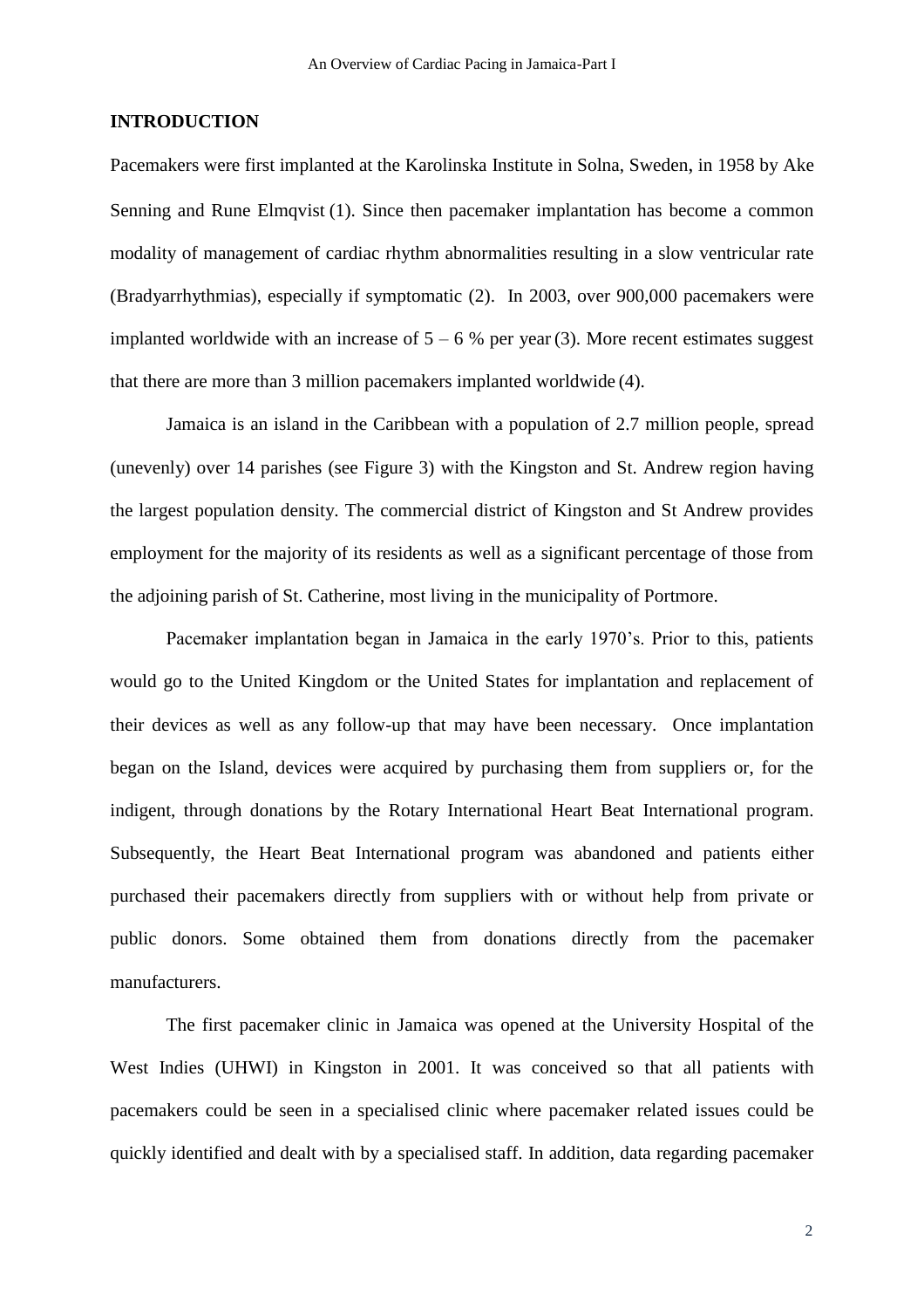#### Irvine et al

use and patient demographics as well as disease characteristics could be collected. As such, clinic and follow-up data was input on a specially designed data sheet so that the information obtained on all patients was standardised for later analysis. At the time of inception, the majority of the issues seen were related to pacemaker syndrome, presumably as a result of the predominant reliance on basic single chamber (ventricular) pacemakers that were used to treat all patients requiring a pacemaker, regardless of the diagnosis.

All of the patients seen in the clinic initially had pacemakers, which were either manufactured by Medtronic Inc. or CCC Uruguay, reflecting the implant practice at the time. As the number of patients seen in the pacemaker clinic grew, and other pacemaker suppliers (for example, Boston Scientific) penetrated the market, patients with Implantable Defibrillators as well as patients with pacemakers of different brands began to consult the clinic for routine follow-up.

The clinic remains the only such public clinic in Jamaica and therefore serves the entire Island. Although the main infrastructure of the clinic is at the University Hospital of the West Indies, it soon became necessary to begin outreach clinics, primarily to reach more people in the rural areas and decrease the size of the UHWI clinic. For the purpose of the clinic outreach, the Island was divided into four districts (including the parent clinic) and a clinic is held, on average, twice per month at UHWI and once every three months in the other districts. All public patients who receive pacemakers at the UHWI are referred to the pacemaker clinic. Patients receiving pacemakers from overseas or other institutions also attended the clinic.

This report is the first to focus on pacemaker use in Jamaica. It documents the pacemaker implantation practice in Jamaica, highlighting demographics, device type and age.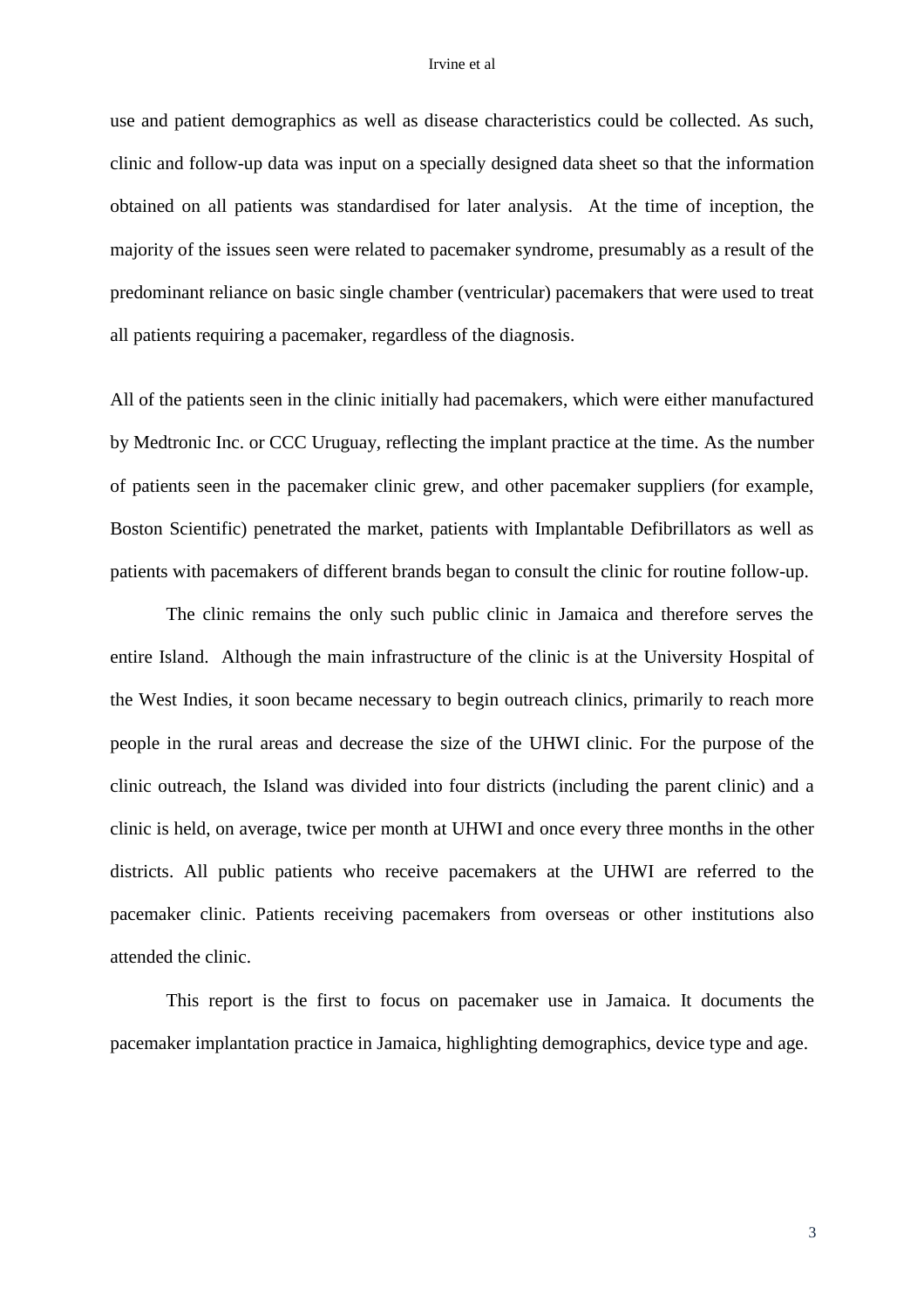#### **SUBJECTS AND METHODS**

All pacemaker clinic files of active patients were analysed. It included all patients from the inception of the clinic until the time of data extraction, which was July to September 2012. Active patients were those who were registered with the clinic and not known to be deceased. The data extracted from the files included, age, gender, address, date of implant, date of last visit, diagnosis, type and make of device; mode of pacing, presence and type of atrial arrhythmias and presence of ventricular arrhythmias, All data were analysed anonymously, after address data were extracted. The results of this analysis are presented below.

## **RESULTS**

At the time of this study 531 patients were actively enrolled in the pacemaker clinic. Of this number, 382 patients were seen within the previous 24 months of the date of data extraction. Many of the patients enrolled in the clinic had their devices implanted before the clinic began operations, and for some patients, data forms were incomplete. For each of the variables analysed, the number of records included is stated.

#### **Type of Pacing Device**

Table 1 shows the percentage of patients with particular pacing devices. Of the 426 patients with information on type of pacing device, 92.3% had a pacemaker (Implantable pulse Generator - IPG) while 7.5% had an Implantable Cardioverter Defibrillator (ICD). Implantable loop recorders account for 0.2% of the clinic population at the time of the study.

#### **Age Distribution**

The 531 patients ranged from 5 to 112 years of age (mean 76.6 years) - see Figure 1. Most patients were within the  $80 - 89$  year age-group. Forty-six percent (46 %) of patients were older than 80 years, which compares quite favourably with developed countries (5).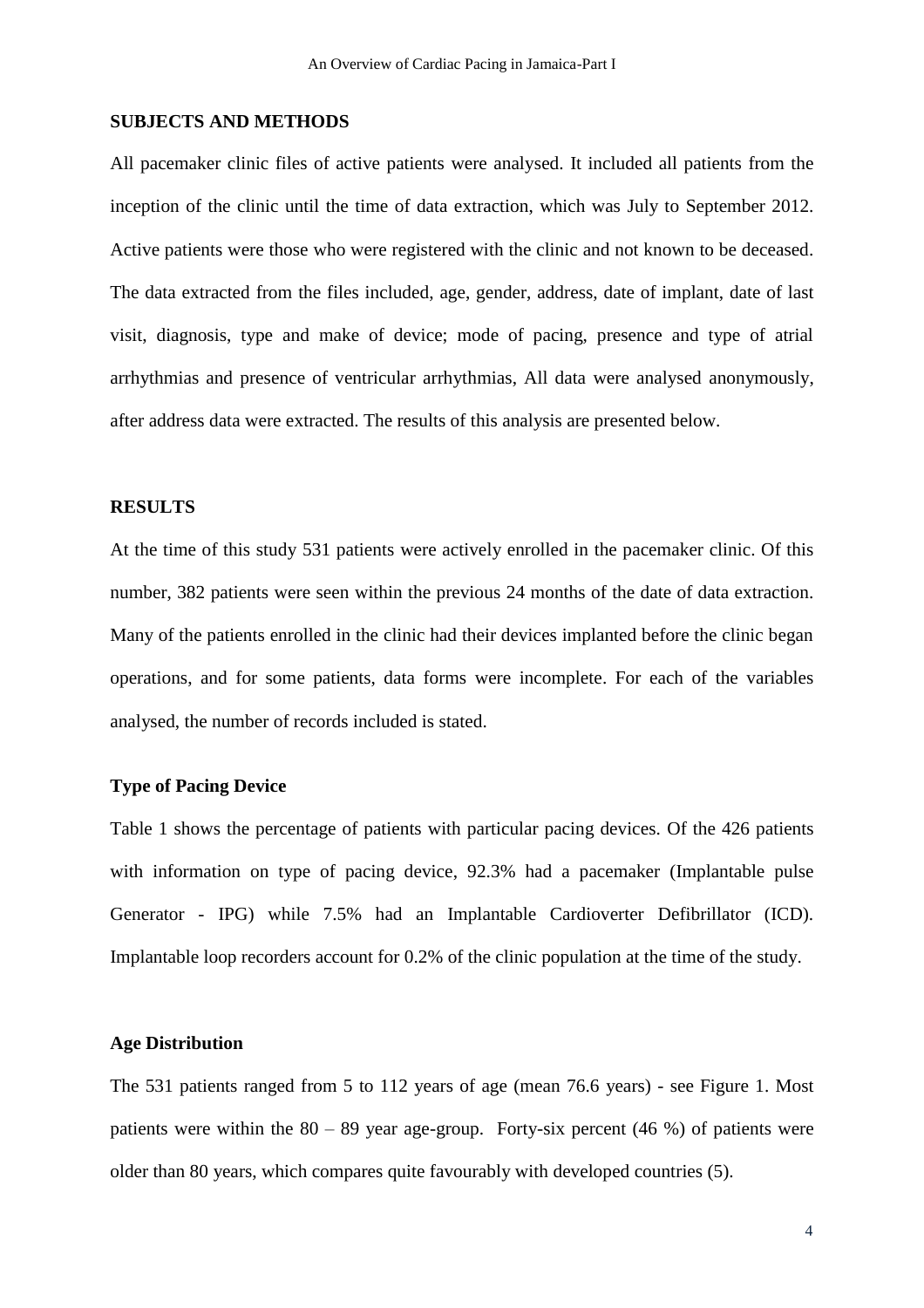#### Irvine et al

Prior to age 50, utilization of the clinic was limited across age groups, increasing with age. After age 55, the numbers steeply increased and declined after 90 years of age. Notably, the number of patients in the modal age group  $(85 - 89 \text{ years})$ , which represented 18.5% of the clinic population, exceeded the number of cases in the  $0 - 69$  year groups combined (18%).

## **Gender Distribution**

Complete gender records were available for 530 patients. It was found that 35.5% of the patients were male and the remainder, 64.5% were female. Analysis of the data for each parish revealed the same ratio across the Island and within all age groups. Similar patterns emerged when corrections were made for the population-based male to female ratio per age.

Figure 2 shows the similarity of the age-related distributions of implantation for males and females, despite the 2:1 ratio of females to males, with means and standard deviations (s.d.) 75.9 (s.d. 16.5) years and 76.8 (s.d. 16.6) years respectively.

# **Geographical Distribution**

Jamaica is divided into 14 parishes (see Table 2 and Figure 3). In 1923 the parishes of Kingston and Saint Andrew were combined into the Corporate Area and have, since then, been administered as a single parochial unit. Thus, for the purpose of the study, Kingston and Saint Andrew are combined and analysed as one. Patients who resided in Kingston and St. Andrew visited the clinic most commonly and represented 38.8 % of the clinic population. St Catherine was next at 20 %, followed by Manchester with 8.1 % of the clinic population. Trelawny was the least represented parish, making up only 1.5% of the clinic population.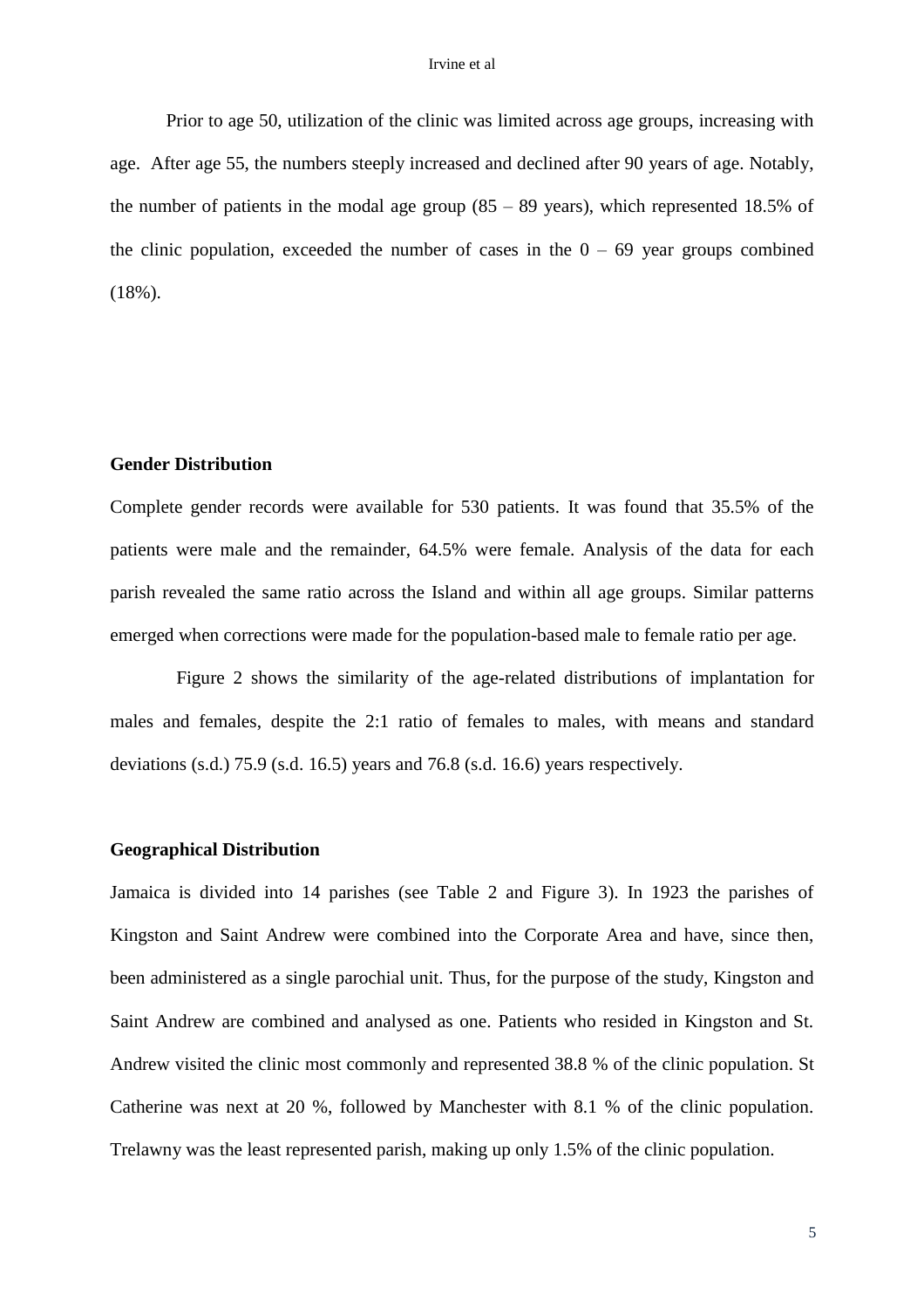Evaluation of the pacemaker implantation as a function of the population of the parish of residence of the patients revealed that Kingston and St. Andrew remained the best represented per member of the population with 36.4 patients per 100,000 population followed by Manchester (22.7) and St. Catherine (20.5). Trelawny was the least represented per parish population with an incidence of 10.6 patients per 100,000 population, though it was closely followed by St. James (10.9), Portland (11.0) and St. Ann (11.6). The average incidence for the population of Jamaica was 19.6 per 100,000 population, slightly less than half the rate for Kingston and a third of the average for the United States (using 2009 figures) (6). It was noted that the south coast parishes were far better represented in the clinic, accounting for more than 84.1 % of total implants. The incidence per 100, 000 persons for south coast parishes was approximately 14, compared to 11.3 for those on the north coast. A full analysis of this trend is beyond the scope of the report.

Cardiovascular diseases are often found to be associated with certain physiochemical characteristics of the environment. These characteristics have a clear geographical pattern across the island. Comparison of pacemaker distribution map in Figure 3 with the geochemical soil maps of Jamaica (7) did not show a clear relationship with geochemical distribution of elements, including magnesium - an essential transmembrane and intracellular modulator of the electrical activity of cardiac cells.

## **Implant Age**

At the time of data collection, the oldest device of the 490 records analysed was implanted 242 months (approximately 20 years) prior, though fewer than 3 % of devices were older than 160 months (see Figure 4). The most recent was done one month prior to data collection, while the mean time since implant was approximately 80 months. Attendance at the clinic showed a steep decline after the first 8 months of implantation and showed a gradual decline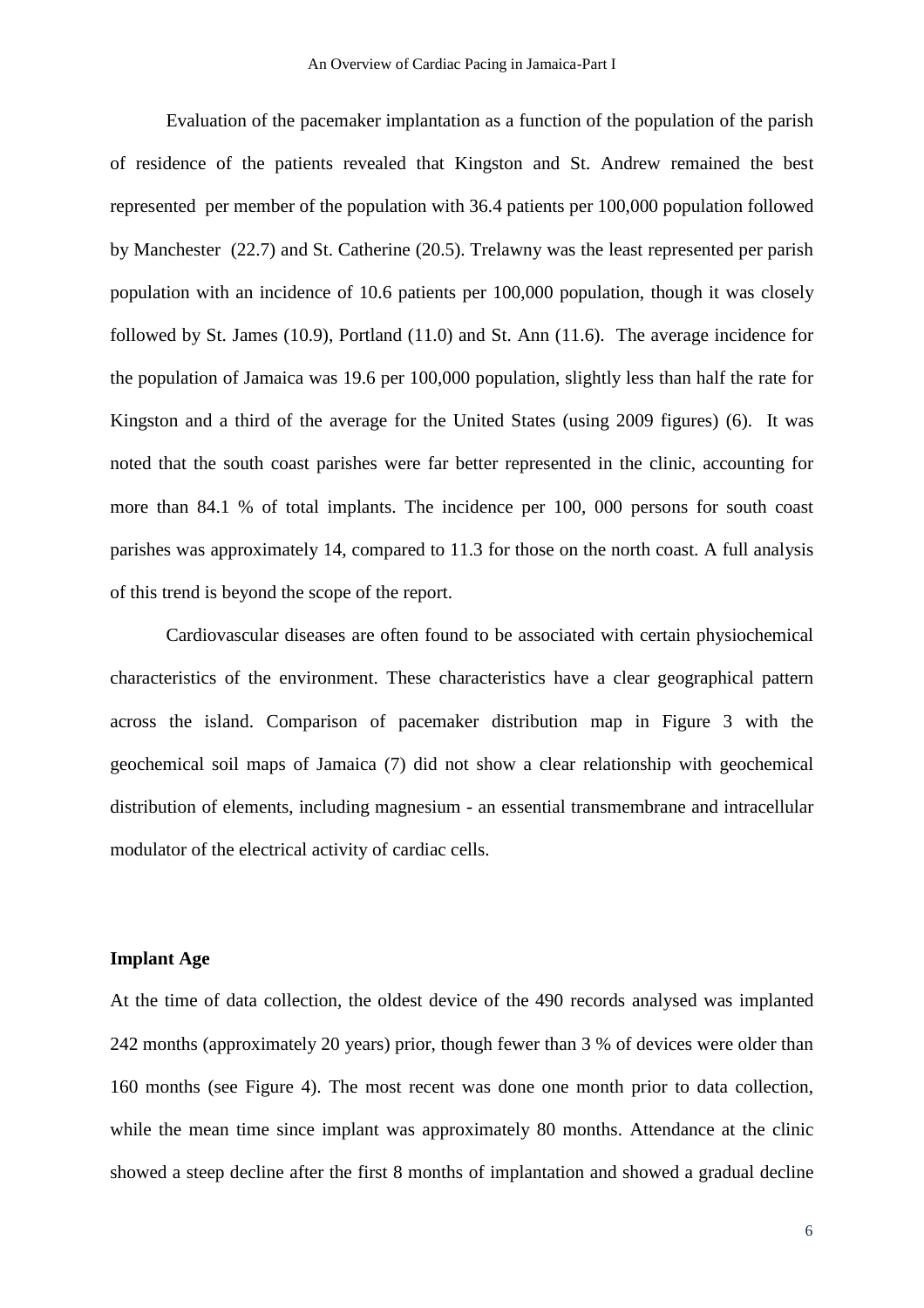towards zero as the pacemaker became older.

### **DISCUSSION**

This study yielded some intriguing results and opens the door for further research into implantation numbers and compliance with the facilities of the public clinic. The data are likely to be representative of the population of pacemaker patients in Jamaica as the University Hospital was - and remains - the largest implantation facility on the Island at the time of the study with only minor contributions from private implanters. Additionally, the compliance rate of follow-up initially was almost 100%. The rate of implantation per 100,000 is 19.6, with maximum utilization within the Kingston and St. Andrew region at 36.4/100,000. This compares with an average implantation rate of 61.6 per 100,000 for the United States in 2009 (6). It is noted that the rate of implantation and/or, utilization of the clinic is higher for patients from the south coast parishes as well as St. Mary, which could be a function of access to the University Hospital, both for the initial referral for implantation as well as follow-up. It is worth noting that the main urban centres are on the south coast and close to 60 % of the population reside there. The second city (Montego Bay) demonstrates a low rate of utilization of the clinic despite the presence of the satellite clinic there.

Perhaps one of the more intriguing findings of the study is the fact that the average age of the clinic (76.6 years) closely matches the average life expectancy for Jamaica (average 76.2 years (8)) and nearly 50 % of pacemaker patients in the clinic are over the age of 80 years old. This figure surpasses most developed countries with more sophisticated healthcare systems and refutes the perception of a correlation with early mortality. This as well as the lack of male predilection may imply a completely different behavior of conduction disease when compared to other acquired heart disease.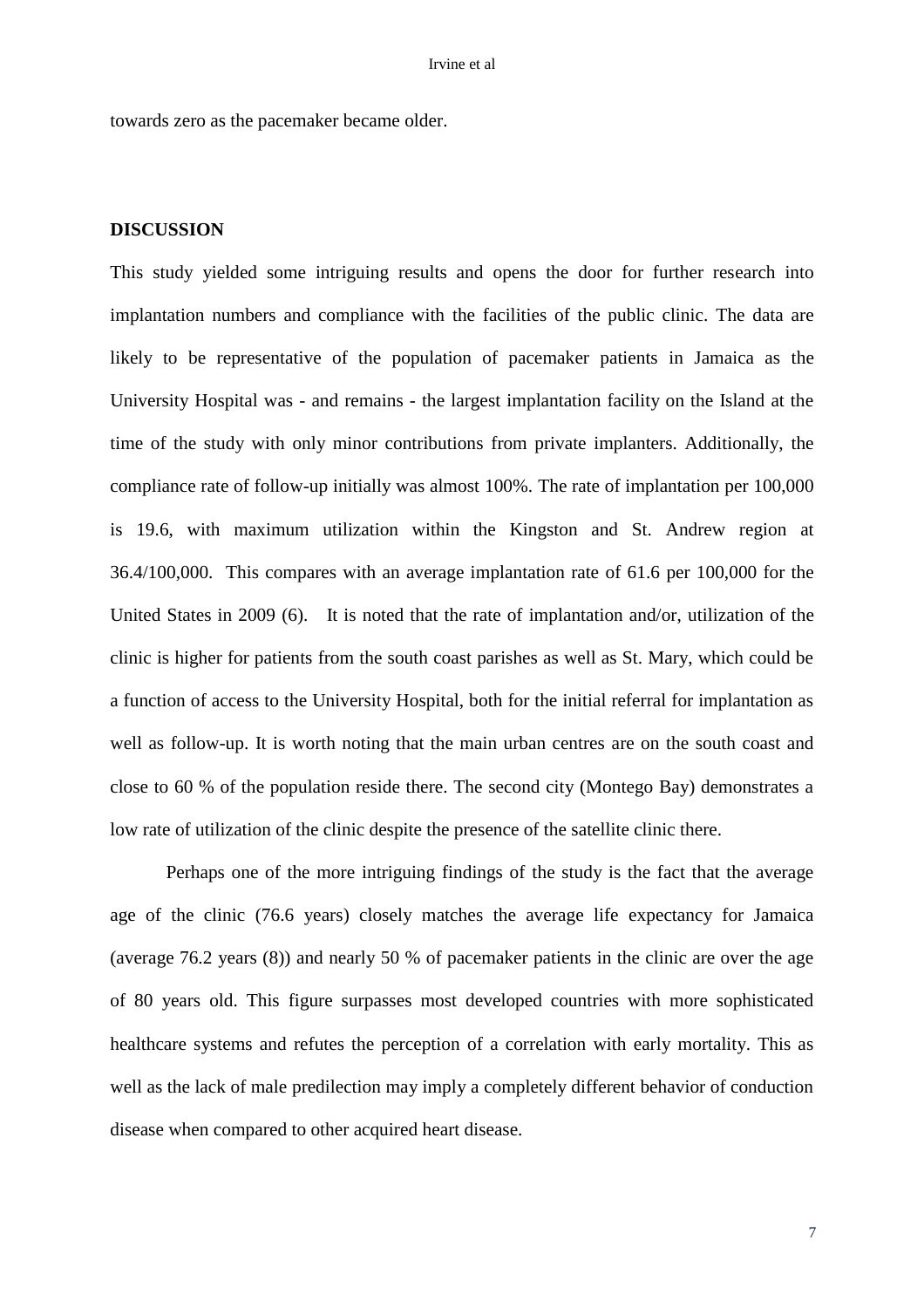The data showed that almost twice as many women as men had pacemakers implanted; this differs from the situation worldwide (5, 9). Of the 61 countries surveyed in the most recent world survey of pacing and ICDs only the Philippines had a similar ratio of men to women (5). It was particularly interesting that this ratio persisted across all age groups (from the very young to the elderly). More research is required to investigate this unusual phenomenon.

### **CONCLUSION**

The demographic data of pacemaker implantation in Jamaica has been presented. This initial report provides a snapshot of practice in a developing country transitioning to developed world practices in Cardiac Implantable Electronic Device (CIED) implantation. It has highlighted significant trends in the demographics of pacing practice in Jamaica laying the foundation for future surveys as the practice continues to evolve in Jamaica. Multiple peculiarities of this small population have been suggested and further studies are warranted.

#### **ACKNOWLEDGEMENTS**

The authors would like to thank the staff of the pacemaker clinic: Dorothy Pinnock; Hyacinth Hayles; Georgia Daley and Keisha Henry for their support in data gathering.

# **AUTHORS' NOTE**

R Irvine and A Coy participated in data collection and analysis. All three authors wrote sections of the paper and participated in revisions.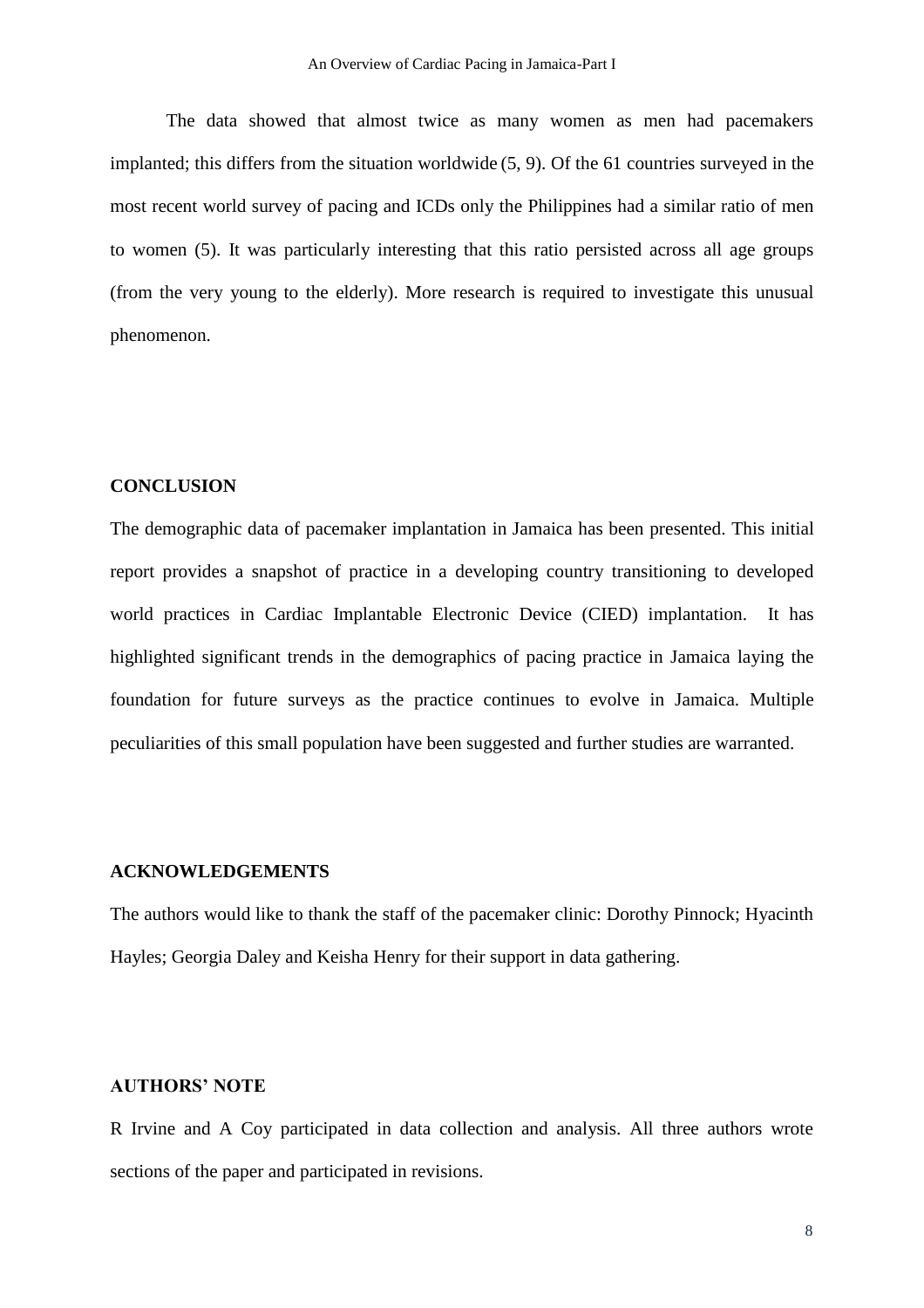## **REFERENCES**

- 1. Van Hemel NM, van der Wall EE. 8 October 1958, D Day for the implantable pacemaker. Netherlands Heart Journal 2008; 16**:** S3–S4.
- 2. Gregoratos G, Cheitlin MD, Conill A, Epstein AE, Fellows C, Bruce Ferguson T, et al. ACC/AHA Guidelines for Implantation of Cardiac Pacemakers and Antiarrhythmia Devices. A Report of the American College of Cardiology/American Heart Association Task Force on Practice Guidelines (Committee on Pacemaker Implantation). J Am Coll Cardiol 1998; 31**:** 1175–1206.
- 3. Martin ET. Can cardiac pacemakers and magnetic resonance imaging systems coexist? Eur Heart J 2005; **26:** 325–327.
- 4. Cho H, Kim M, Uhm, JS, Pak HN, Lee MH, Joung B. Transvenous pacemaker lead removal in pacemaker lead endocarditis with large vegetations: a report of two cases. Korean Cir J 2014; **44:** 118–121.
- 5. Mond HG, Proclemer A. The 11th world survey of cardiac pacing and implantable cardioverter-defibrillators: calendar year 2009--a World Society of Arrhythmia's project. Pacing Clin Electrophysiol 2011; **34:** 1013–27.
- 6. Greenspon AJ, Patel JD, Lau E, Ochoa JA, Frish DR, Ho RT, et al. Trends in Permanent Pacemaker Implantation in the United States 1993 – 2009: Increasing Complexity of Patients and Procedures. J Am Coll Cardiol 2012; 60**:** 1540–1545.
- 7. Lalor, GC, Rattray R, Robotham H, Thompson C. A Geochemical Atlas of Jamaica. Kingston, Jamaica: University of the West Indies Press; 1995.
- 8. World Health Organization. Key Country Indicators. [Internet] 2016 [cited 2016 Jul 7].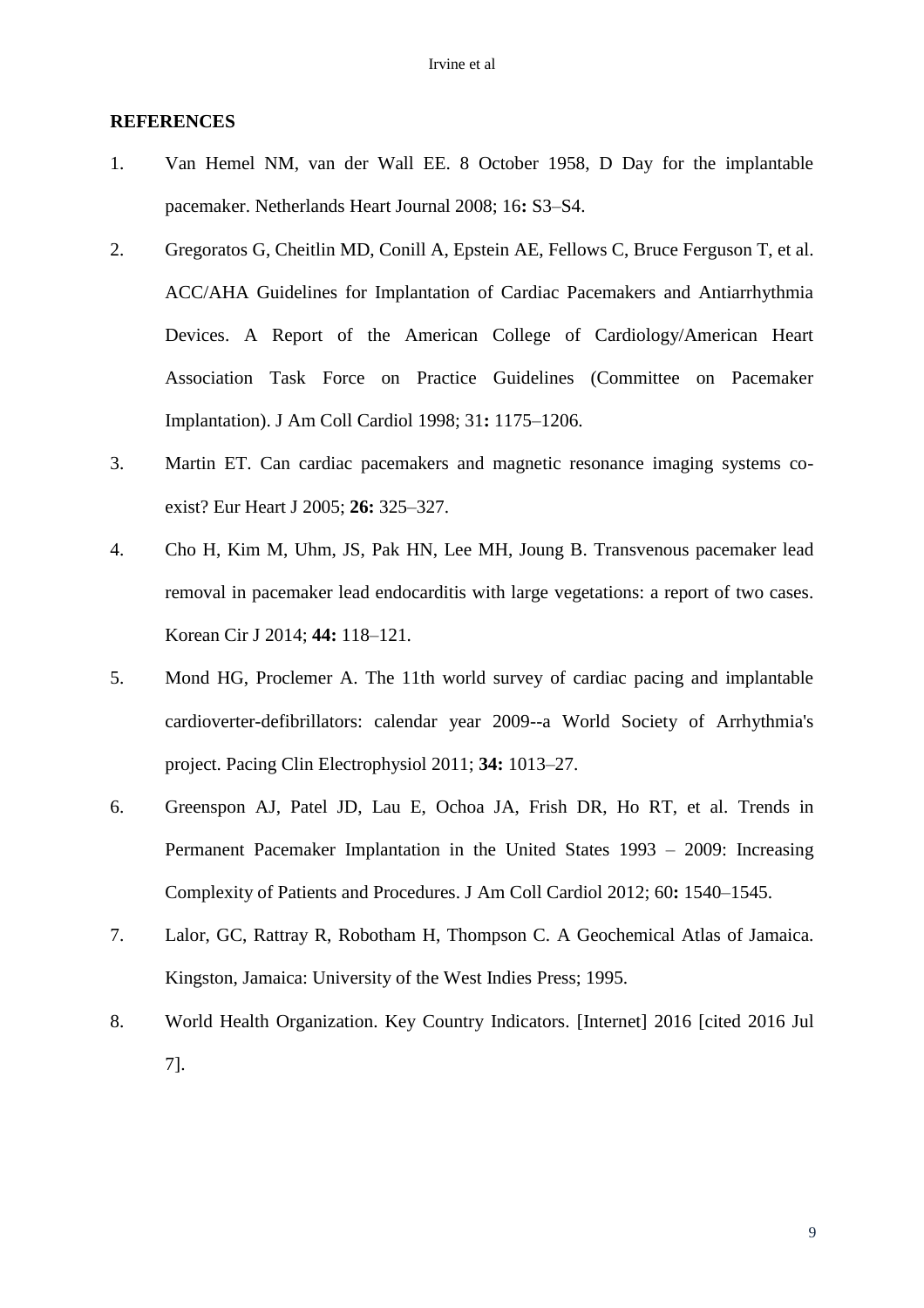9. Al Kandari F, Erglis A, Sweidan R, Dannheimer I, Sepsi M, Bénézet J, et al. Regional variations in baseline characteristics of cardiac rhythm device recipients: The PANORAMA observational cohort study. Int J Cardiol Heart and Vessels 2012; **4:** 90–96.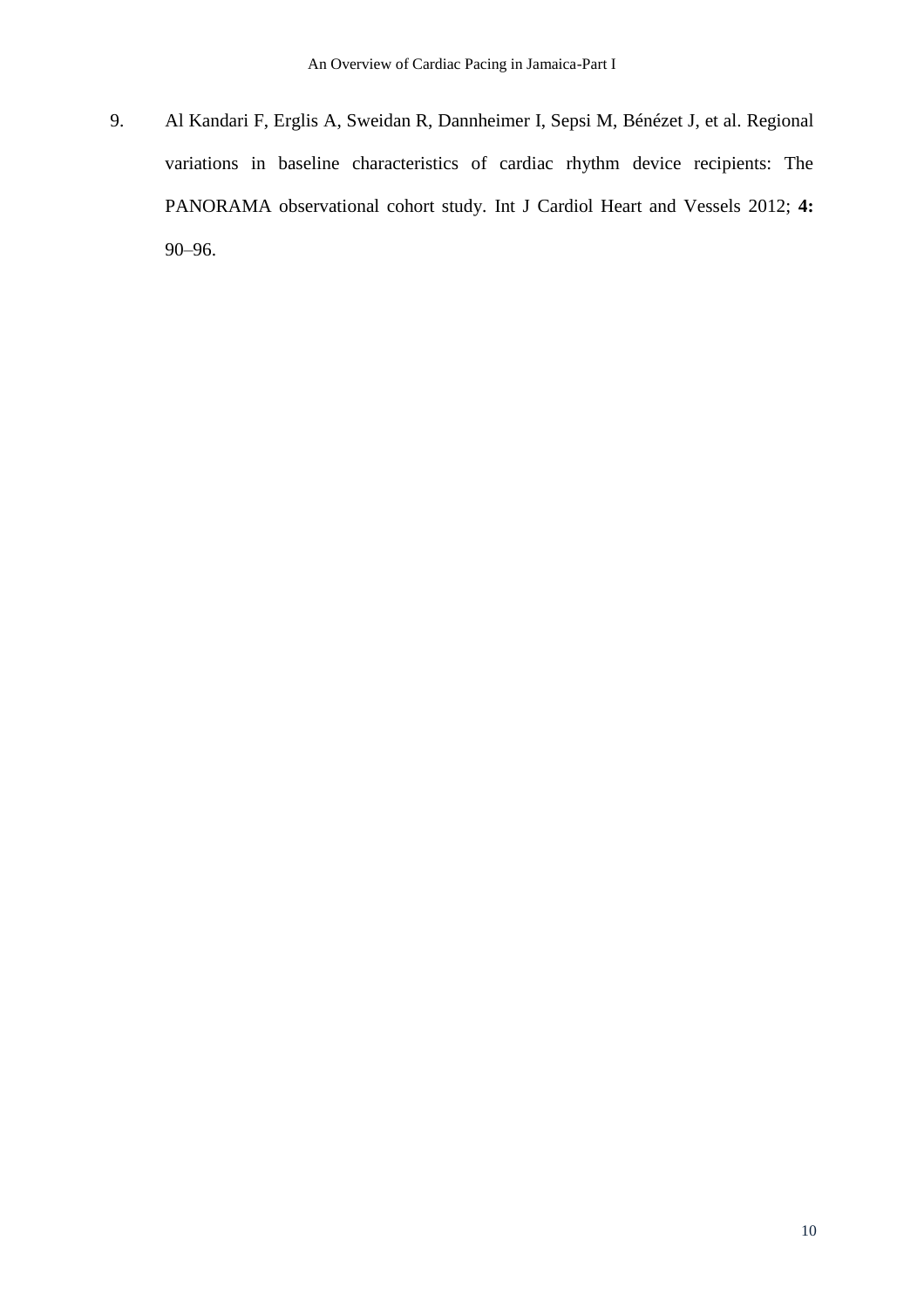Table 1: Types of implanted devices - Types of pacing devices implanted in patients attending the clinic

| <b>Type of Pacing Device</b>          | Percentage Implanted (%) |  |
|---------------------------------------|--------------------------|--|
| Implantable Pulse Generator           | 92.3                     |  |
| Implantable Cardioverter Defibrilator | 7.5                      |  |
| Implantable loop recorders            | 0.2                      |  |

Table 2: Implantations by parish - A list of parishes showing the number of implantations, the percentage of the country total found in each parish and the incidence per 100, 000.

| <b>Parish</b>           | Frequency | % of Total | /100,000 Pop |
|-------------------------|-----------|------------|--------------|
| Portland                | 9         | 1.7        | 11.0         |
| Saint Thomas            | 13        | 2.5        | 13.8         |
| Kingston & Saint Andrew | 206       | 38.8       | 36.4         |
| Saint Catherine         | 106       | 20         | 20.5         |
| Clarendon               | 32        | 6.0        | 13.1         |
| Manchester              | 43        | 8.1        | 22.7         |
| Saint Elizabeth         | 26        | 4.9        | 13.7         |
| Westmoreland            | 20        | 3.8        | 13.9         |
| Hanover                 | 10        | 1.9        | 14.4         |
| <b>Saint James</b>      | 20        | 3.8        | 10.9         |
| Trelawny                | 8         | 1.5        | 10.6         |
| Saint Ann               | 20        | 3.8        | 11.6         |
| Saint Mary              | 17        | 3.2        | 15.0         |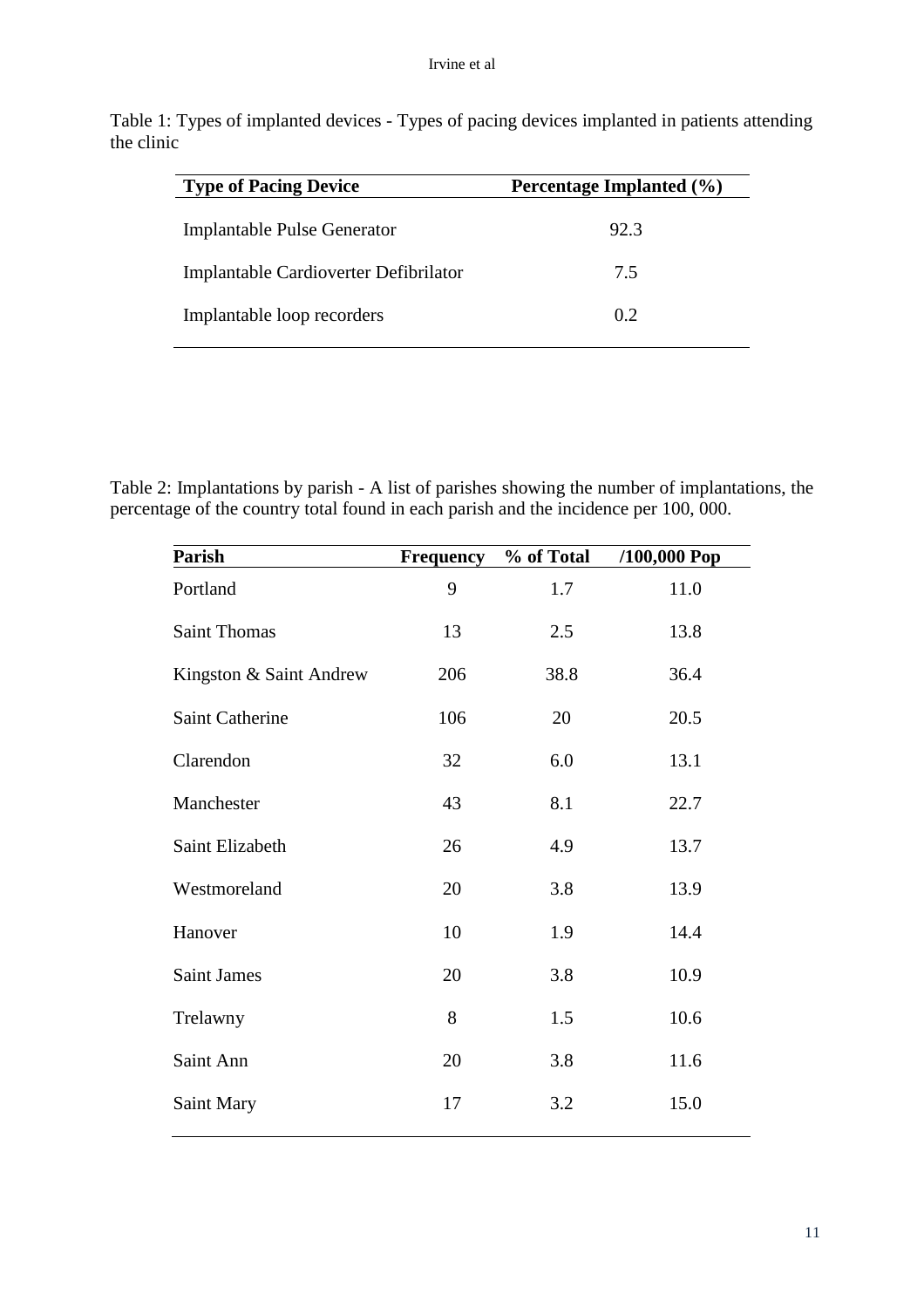

Fig. 1: Implantation by age - Distribution of pacemaker implantation by age group.



Fig. 2: Implantation by age, gender separated - Distributions of pacemaker implantation by age group, shown separately for males and females.